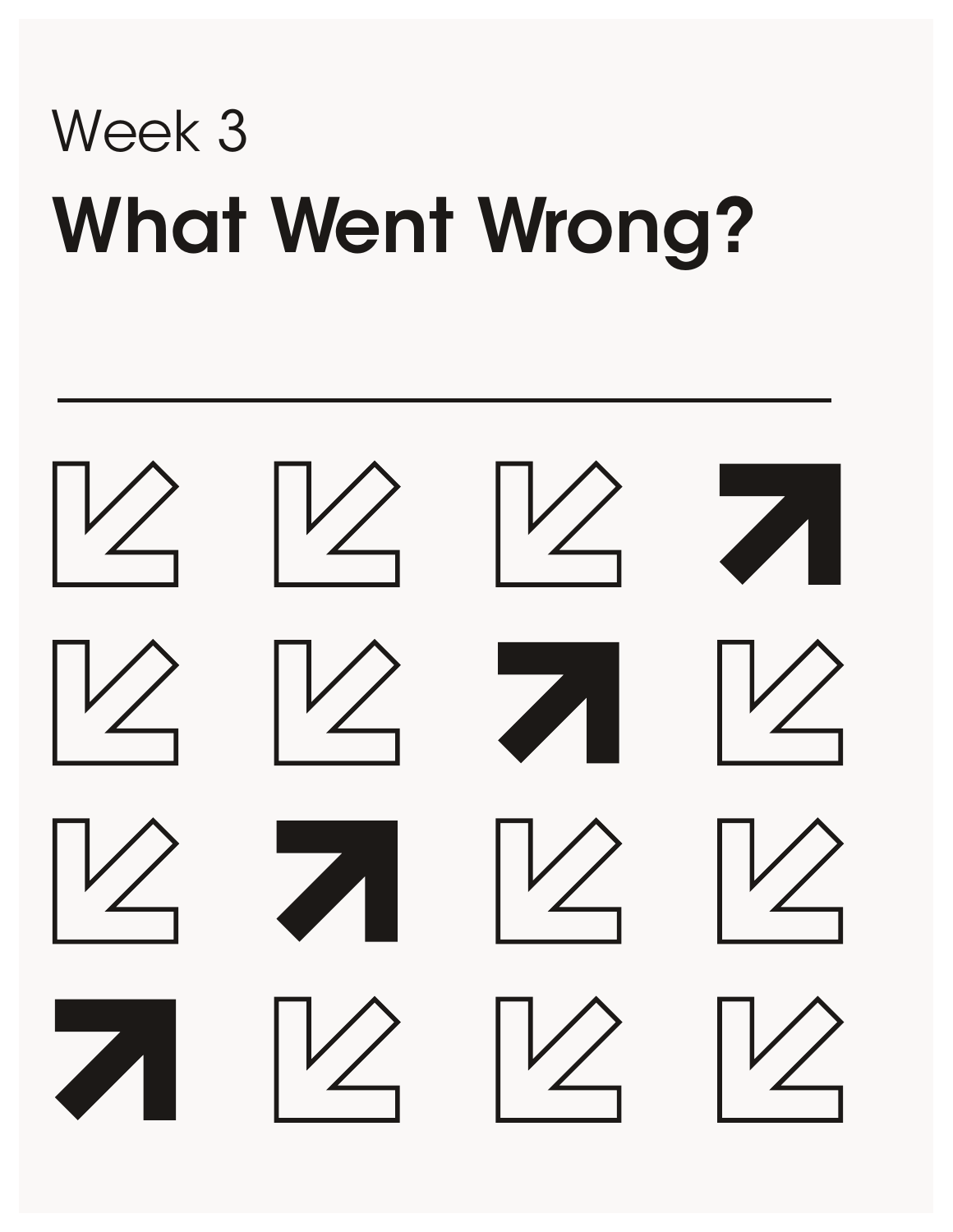## **What Went Wrong?**



# **Day One: The** Command To Trust

### **Today's Reading...**

**Genesis 2:8-25 NIV** | *Now the Lord God planted a garden in the east, in Eden; and there he put the man he had formed. The Lord God made all kinds of trees grow out of the ground—trees that were pleasing to the eye and good for food. In the middle of the garden were the tree of life and the tree of the knowledge of good and evil.*

*A river watering the garden* !*owed from Eden; from there it was separated into four headwaters. The name of the first is the Pishon; it winds through the entire land of Havilah, where there is gold. (The gold of that land is good; aromatic resin and onyx are also there.) The name of the second river is the Gihon; it winds through the entire land of Cush. The name of the third river is the Tigris; it runs along the east side of Ashur. And the fourth river is the Euphrates.The Lord God took the man and put him in the Garden of Eden to work it and take care of it. And the Lord God commanded the man, "You are free to eat from any tree in the garden; but you must not eat from the tree of the knowledge of good and evil, for when you eat from it you will certainly die."*

*The Lord God said, "It is not good for the man to be alone. I will make a helper suitable for him."... Then the Lord God made a woman from the rib he had taken out of the man, and he brought her to the man. The man said, "This is now bone of my bones and* !*esh of my* !*esh; she shall be called 'woman,'for she was taken out of man." That is why a man leaves his father and mother* 

*and is united to his wife, and they become one* !*esh. Adam and his wife were both naked, and they felt no shame.*

ot only did God create us with the<br>
grand responsibility to "image"<br>
Him (represent Him, reflect His<br>
character) to the world, but He<br>
also gave us the dignity of meaningful work. grand responsibility to "image" Him (represent Him, reflect His character) to the world, but He A life of thriving always includes serving a purpose greater than ourselves. In other words, we were created to be the means to God's ends/purposes.

 Adam and Eve had the distinct privilege of being the managers or stewards of what God had created. In a sense, God wanted them to build a culture in which He was glorified by a culture that trusted Him enough to do what He said (authority), embraced His love and acceptance of them (identity), and did for each other what He did for them (activity). They were given everything they needed to do this. In other words they were set up to THRIVE: they had a close relationship with God, a beautiful place to live, all the food they needed, good smells (aromatic resin), a person to love (and more to come), and meaningful and fulfilling work.

There was one more thing they were given: a COMMAND. Specifically, the command was "Do not eat from the tree of the knowledge of Good and Evil." Let's make sure we understand some important concepts surrounding this command:

It is absolutely necessary that we understand the command in the context of who God is: the CREATOR. If God didn't create, then He had no standing in which to command. But because God created Adam and Eve, He had the right to command them.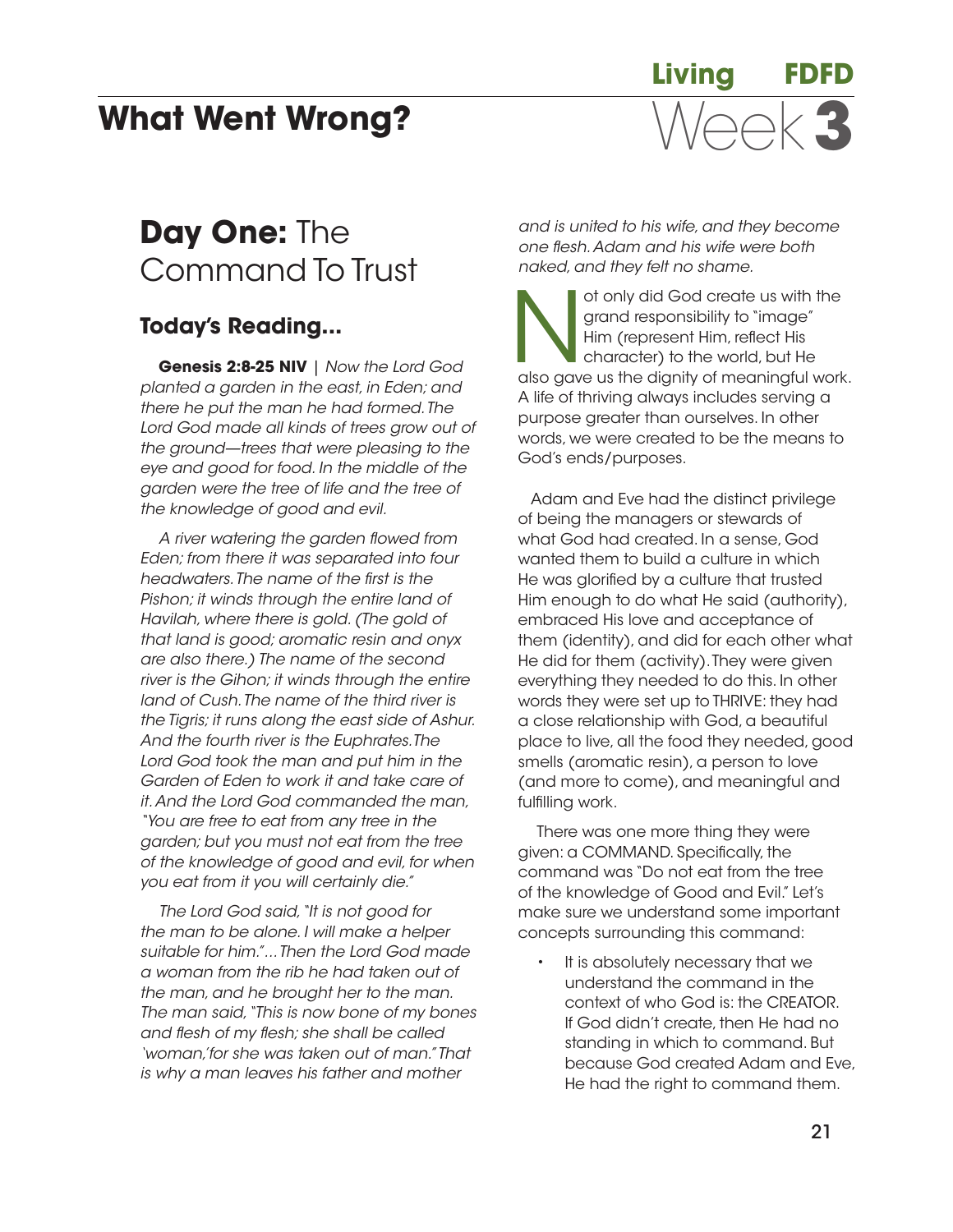(Note: this is why there is so much debate surrounding creation)

The person who hates the idea that they are accountable to God will look to other options to explain how they came to exist. The concept of unguided evolution has proven to be a less than satisfying explanation for

They were given everything they needed to …

THRIVE

our existence. For more on this see Stephen Meyer at **stephencmeyer.org**

Why did God command Adam and Eve to not eat from the Tree of the Knowledge of Good and Evil? The answer to this question has several

aspects; let's look at two...

First, this tree represented God's AUTHORITY to declare good and evil - right and wrong. It stood for MORAL AUTHORITY. God had created the heavens and earth, and everything on the earth and declared all that He created GOOD. This is a moral judgment. The reason God didn't want them to eat from this tree was because He didn't want them to take upon themselves the moral authority that exclusively belonged to Him.

Their thriving as human beings depended upon them submitting to the God of the universe who knew what was good for them-who had their best interests at heart. In other words, Adam and Eve couldn't be trusted to decide what was GOOD for themselves.

Second, the prohibition was God's way of saying to Adam "TRUST ME." Every good relationship requires trust and this was what God wanted from Adam-his trust. Adam would thrive as long as he trusted his creator. If Adam ate from the forbidden tree it would be an act of REBELLION—"I don't trust you anymore." The relationship would be damaged because trust was broken. And that's what happened.

Please notice for future reference that at this point Adam and Eve were "naked" and not ashamed. They were not just naked physically, but they were also naked emotionally and spiritually. "Nakedness" in this context, symbolized vulnerability and innocence. Both Adam and Eve could be completely authentic and vulnerable since sin had not entered their existence. Up to this point they lived a transparent and carefree life.

### **SCRIPTURE:**

**Genesis 2:15-17, 25 NIV** | *The Lord God took the man and put him in the Garden of Eden to work it and take care of it. And the Lord God commanded the man, "You are free to eat from any tree in the garden; but you must not eat from the tree of the knowledge of good and evil, for when you eat from it you will certainly die..." Adam and his wife were both naked, and they felt no shame.*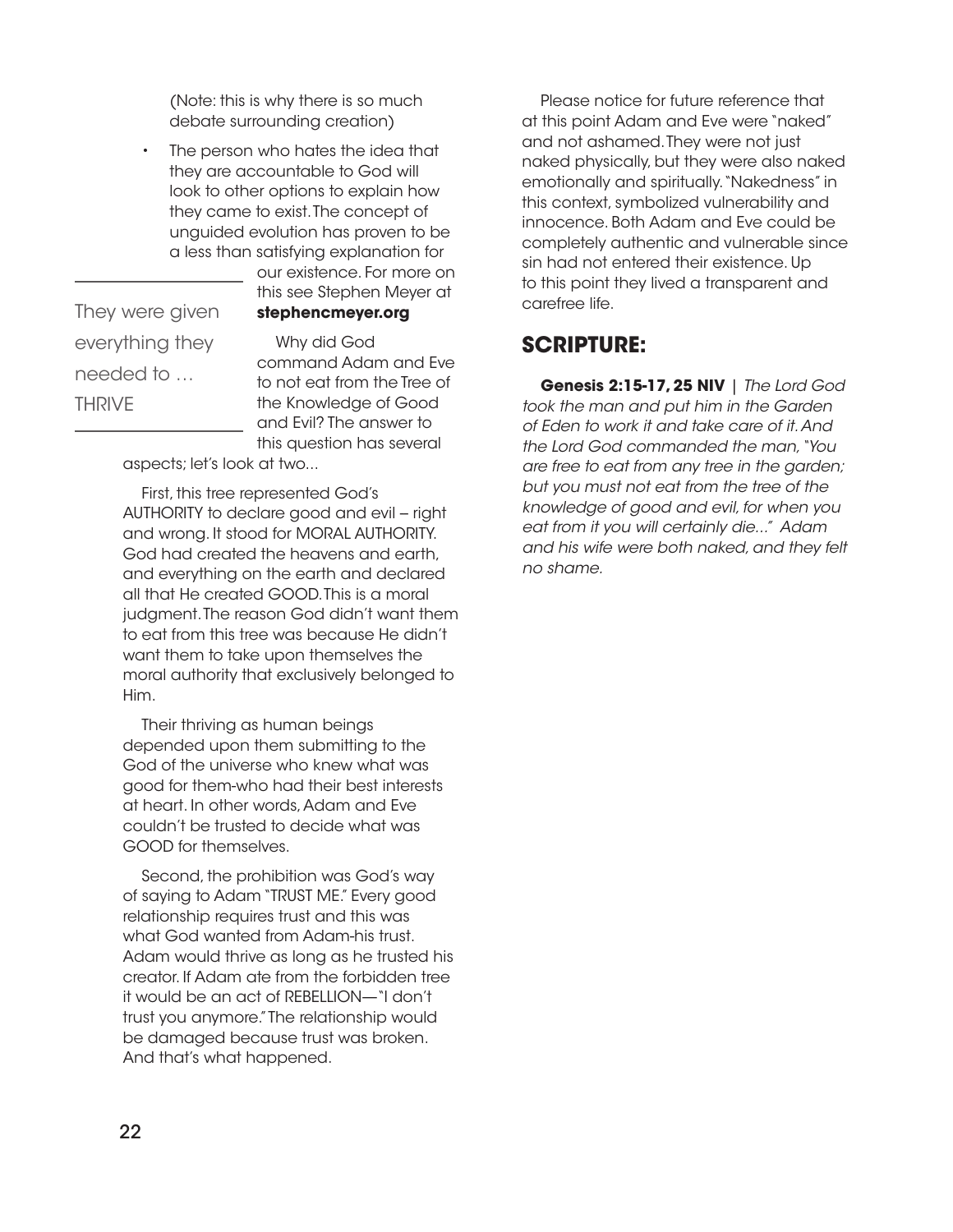### **OBSERVATION:**

<u> 1989 - Andrea Station, amerikansk politiker (d. 1989)</u>

the control of the control of the control of the control of the control of the control of

<u> 1989 - Johann Barn, amerikansk politiker (d. 1989)</u>

the control of the control of the control of the control of the control of the control of

 $\overline{\phantom{0}}$ 

**APPLICATION:**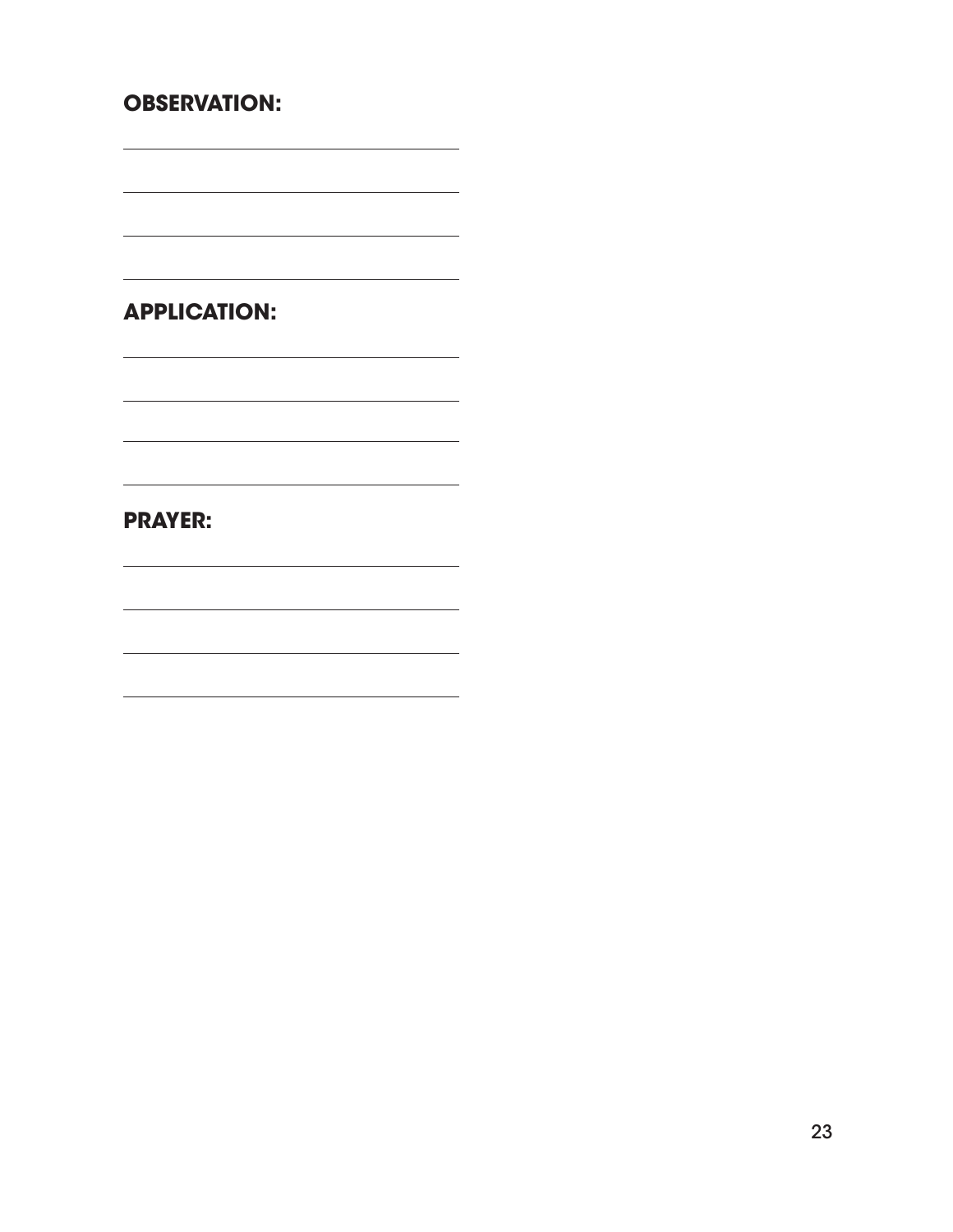# **Day Two: Paradise** Lost

Go to the Living FDFD website, Week Three, to listen to the audio resources for this day.

### MESSAGE OUTLINE:

The Biblical account of the Fall is the best explanation of why people are wicked and corrupt.

Only those who do not accept as true the doctrine of original sin are surprised when they are mistreated by others.

It is because we won't embrace the reality of mankind's sinful nature that we continue to make social policy that doesn't work.

The Vertical Nature of Sin: We put ourselves where only God belongs. We are our own authority. We determine for ourselves what is right and wrong, good and bad, beautiful and grotesque.

The Horizontal Nature of Sin: We are more than willing to throw anyone under the bus in order to justify ourselves.

My sin is deeper than what I do. It is like a stain that colors everything I do, think and say.

Evidence of this stain (sin):

- Try to make myself look good by pulling others down
- Using others for my own purposes
- Justifying myself and accusing God and others (blame)
- Selfishness and cruelty
- Always comparing ourselves with others in order to justify ourselves
- The desire to control others
- A natural bent toward feeling superior to other groups, races, etc.
- Fear, insecurity, guilt and shame dominate my thoughts and

feelings

When we embrace the doctrine of the depravity of mankind we instantly develop an affinity with everyone on earth. We are united by our need for forgiveness and rescue and transformation.

### **NOTES:**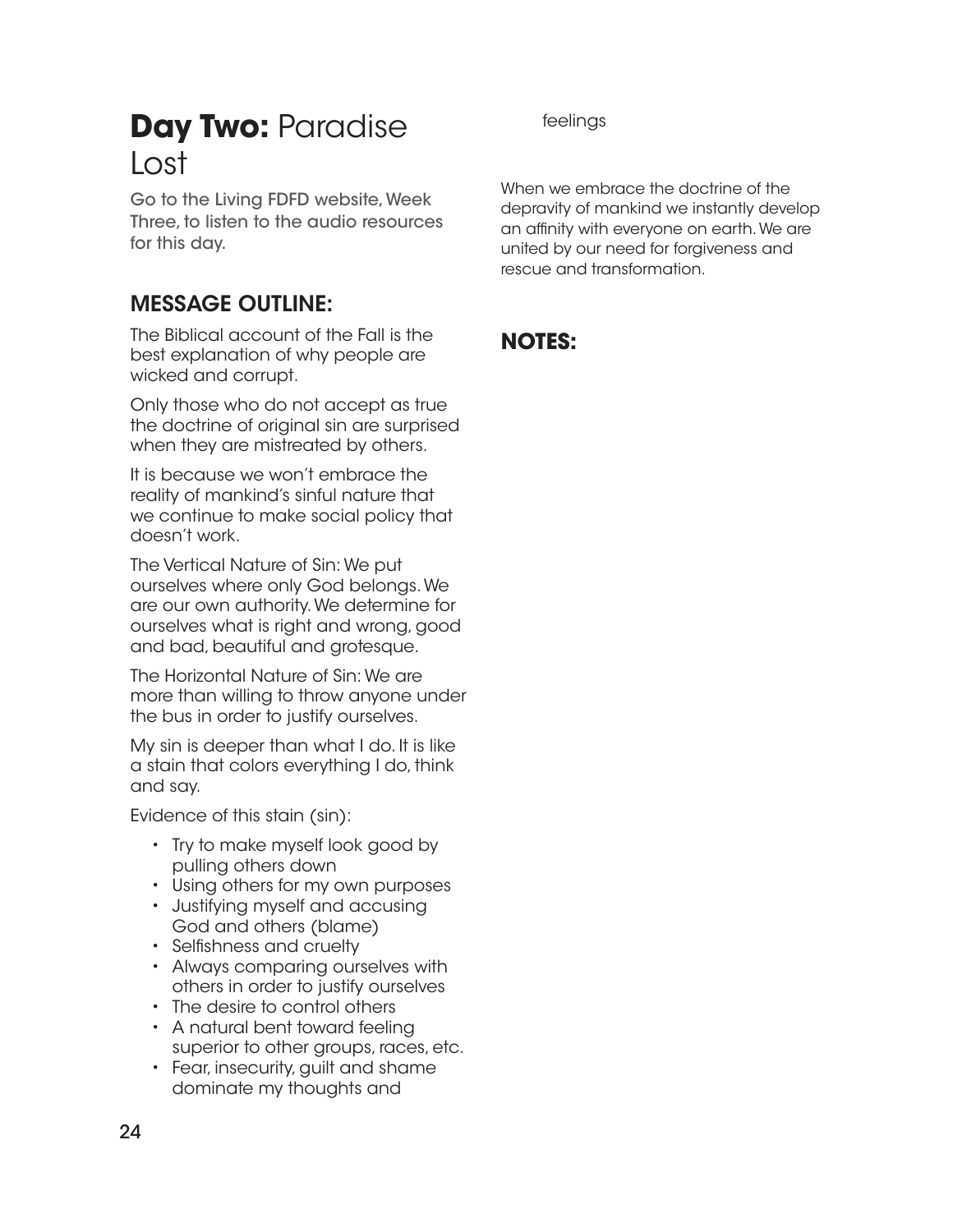### **SCRIPTURE:**

**Genesis 3:8-24 NIV** | *Then the man and his wife heard the sound of the Lord God as he was walking in the garden in the cool of the day, and they hid from the Lord God among the trees of the garden. But the Lord God called to the man, "Where are you?" He answered, "I heard you in the garden, and I was afraid because I was naked; so I hid." And he said, "Who told you that you were naked? Have you eaten from the tree that I commanded you not to eat from?" The man said, "The woman you put here with me—she gave me some fruit from the tree, and I ate it." Then the Lord God said to the woman, "What is this you have done?" The woman said, "The serpent deceived me, and I ate." So the Lord God said to the serpent, "Because you have done this, "Cursed are you above all livestock and all wild animals! You will crawl on your belly and you will eat dust all the days of your life. And I will put enmity between you and the woman, and between your offspring and hers; he will crush your head, and you will strike his heel." To the woman he said, "I will make your pains in childbearing very severe; with painful labor you will give birth to children. Your desire will be for your husband, and he will rule over you." To Adam he said, "Because you listened to your wife and ate fruit from the tree about which I commanded you, 'You must not eat from it,' "Cursed is the ground because of you; through painful toil you will eat food from it all the days of your life. It will produce thorns and thistles for you, and you will eat the plants of the* "*eld. By the sweat of your brow you will eat your food until you return to the ground, since from it you were taken; for dust you are and to dust you will return." Adam named his wife Eve, because she would become the mother of all the living. The Lord God made garments of skin for Adam and his wife and clothed them. And the Lord God said, "The man has now become like one of us, knowing good and evil. He* 

*must not be allowed to reach out his hand and take also from the tree of life and eat, and live forever." So the Lord God banished him from the Garden of Eden to work the ground from which he had been taken. After he drove the man out, he placed on the east side of the Garden of Eden cherubim and a* !*aming sword* !*ashing back and forth to guard the way to the tree of life.*

### **OBSERVATION:**

### **APPLICATION:**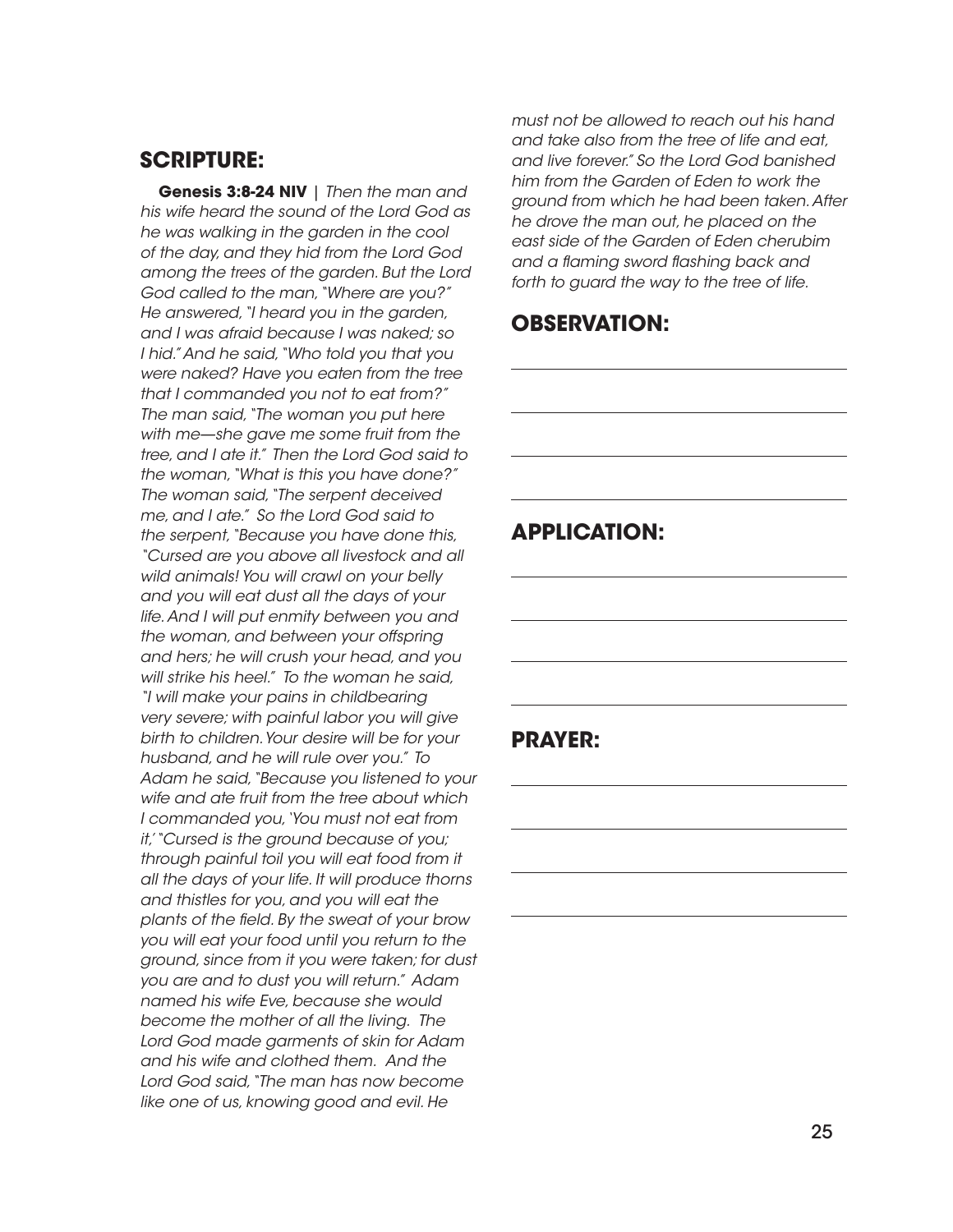# **Day Three:**  The Fall

The Fall started with an ATIITUDE ("Correlly say..."), not an ACTION.<br>
word "really" has a mocking attitude<br>
behind it. The serpent is planting<br>
the seed in the minds of Adam and Eve he Fall started with an ATTITUDE ("Did God really say…"), not an ACTION. The word "really" has a mocking attitude behind it. The serpent is planting that what God commanded is not fair or right. The decision not to trust God and to rebel against His authority started with the suggestion that God **does not** have their best interest at heart. Satan came to them to tempt them into thinking and believing that God's way (obedience to God's moral will) **was not** the pathway to personal thriving. The Serpent set out to convince them that they should explore the possibilities found in a world in which they were free to make their own choices and determine what is best for themselves.

Isn't this the way most people walk away from the faith today? Today our rebellion most often starts with the thought that freedom and real pleasure lie outside the moral boundaries that God has placed on us. Add the attitude that it "isn't fair" that God gets to make all the rules, that His ways are narrow and old fashioned, and rebellion against His authority takes flight. It doesn't take long before a once trusting individual now finds that they have swallowed the lie that Adam and Eve swallowed-the lie that God is not for us.

It is also interesting to note that Eve said to the serpent that God not only forbade her from eating from the tree of the knowledge of good and evil, but also from touching it. This could be seen as a minor error in accuracy or it can be seen as an indicator that she was beginning to believe that God's way was too narrow. Notice that the serpent didn't deny the existence of God, but that God was not GOOD. And

now we see the first indication that Eve is believing it.

So the temptation was not to stop BELIEVING in the existence of God. The temptation was–and is–to stop believing that God is GOOD. Looking ahead to our discussion of redemption in Week Five, this violation of God's command to trust is very important to understand. Our decision to TRUST in the KINDNESS of God, found in the sacrifice of Jesus Christ, is the act that reverses what had been lost at the Fall. Our love relationship with God was lost through our failure to TRUST HIM, and now that relationship can only be restored when we place our trust in Him.

### **SCRIPTURE:**

**Genesis 3:1-7 NIV** | *Now the serpent was more crafty than any of the wild animals the Lord God had made. He said to the woman, "Did God really say, 'You must not eat from any tree in the garden'?" The woman said to the serpent, "We may eat fruit from the trees in the garden, but God did say, 'You must not eat fruit from the tree that is in the middle of the garden, and you must not touch it, or you will die.'"*

*"You will not certainly die," the serpent said to the woman."For God knows that when you eat from it your eyes will be opened, and you will be like God, knowing good and evil."*

*When the woman saw that the fruit of the tree was good for food and pleasing to the eye, and also desirable for gaining wisdom, she took some and ate it. She also gave some to her husband, who was with her, and he ate it. Then the eyes of both of them were opened, and they realized they were naked; so they sewed* "*g leaves together and made coverings for themselves.*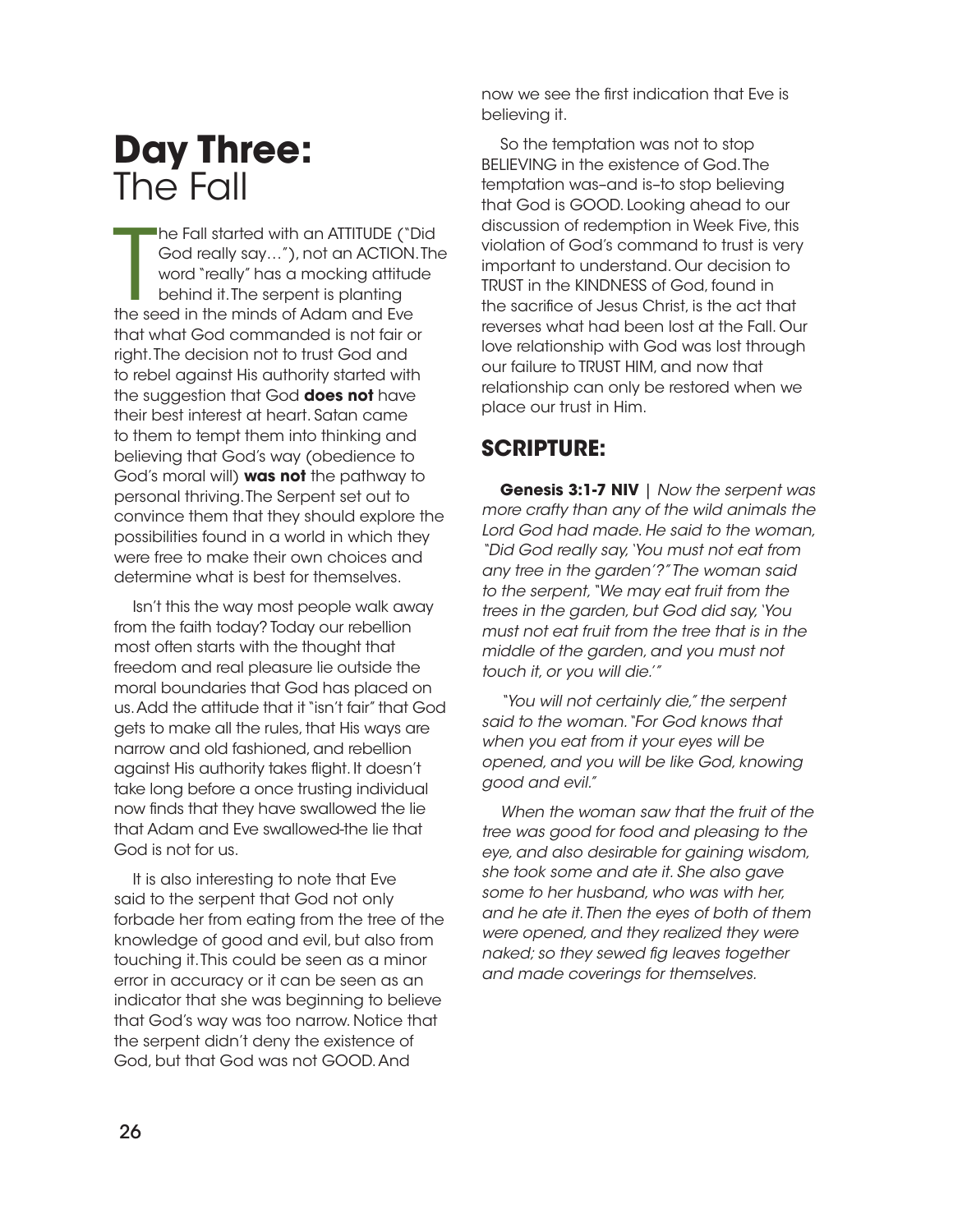### **OBSERVATION:**

**APPLICATION:**

<u> 1989 - Johann Barn, mars ann an t-Amhain Aonaich an t-Aonaich an t-Aonaich ann an t-Aonaich ann an t-Aonaich</u>

<u> 1989 - Johann Barn, amerikansk politiker (d. 1989)</u>

<u> 1989 - Johann Barn, amerikansk politiker (d. 1989)</u>

 $\overline{\phantom{0}}$ 

 $\overline{\phantom{a}}$ 

 $\overline{\phantom{0}}$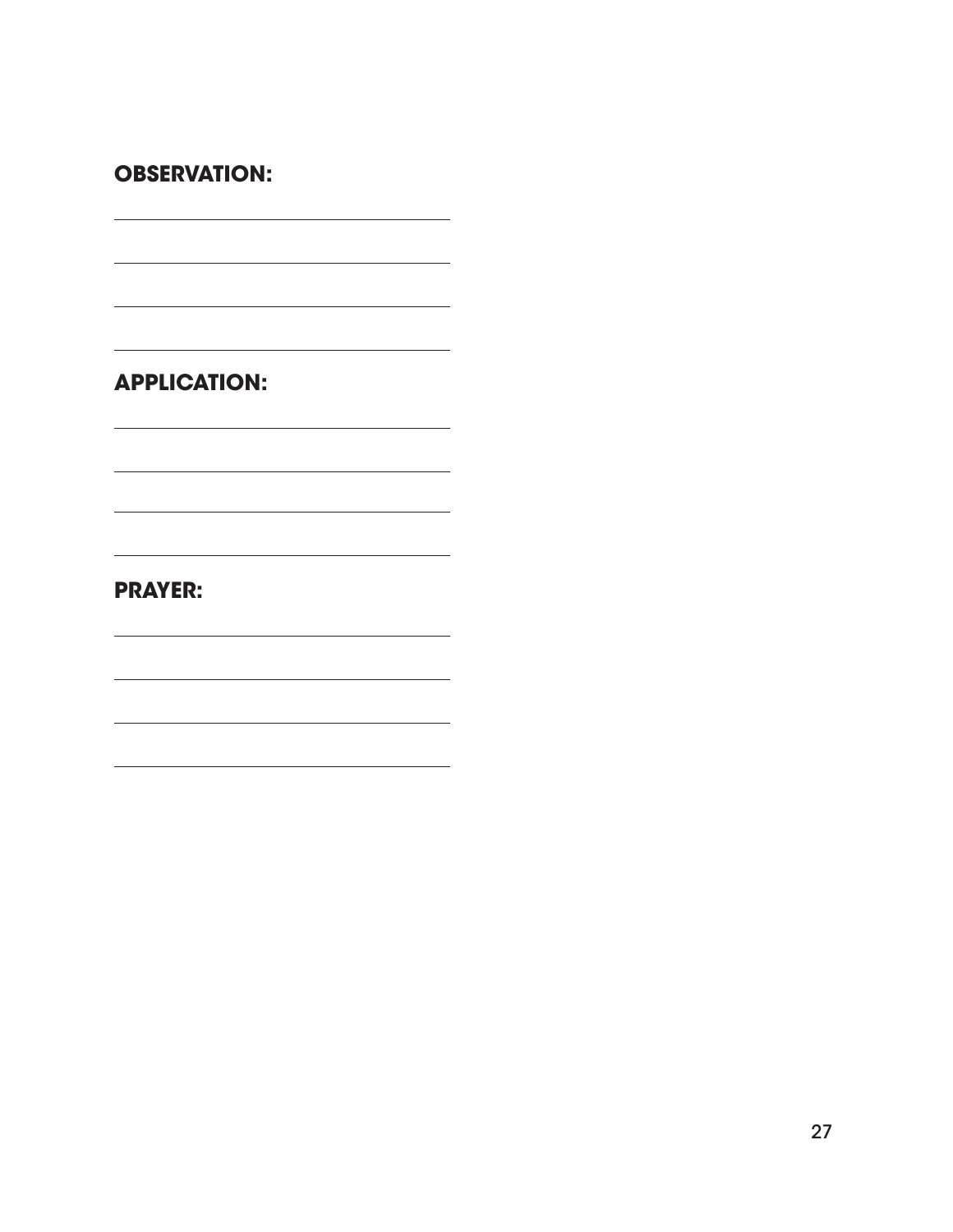## **Day Four:** The Consequences of the Fall

### **Today's Reading:**

**Genesis 3:8-19 NIV** | *Then the man and his wife heard the sound of the Lord God as he was walking in the garden in the cool of the day, and they hid from the Lord God among the trees of the garden. But the Lord God called to the man, "Where are you?" He answered, "I heard you in the garden, and I was afraid because I was naked; so I hid." And he said, "Who told you that you were naked? Have you eaten from the tree that I commanded you not to eat from?"*

*The man said, "The woman you put here with me—she gave me some fruit from the tree, and I ate it." Then the Lord God said to the woman, "What is this you have done?" The woman said, "The serpent deceived me, and I ate."*

*So the Lord God said to the serpent, "Because you have done this,"Cursed are you above all livestock and all wild animals! You will crawl on your belly and you will eat dust all the days of your life.And I will put enmity between you and the woman, and between your offspring and hers; he will crush your head, and you will strike his heel."*

*To the woman he said, "I will make your pains in childbearing very severe; with painful labor you will give birth to children. Your desire will be for your husband, and he will rule over you." To Adam he said, "Because you listened to your wife and ate fruit from the tree about which I commanded you, 'You must not eat from it,' "Cursed is the ground because of you; through painful toil you will eat food from it all the days of your life. It will produce thorns and thistles for you, and you will eat the* 

*plants of the* "*eld. By the sweat of your brow you will eat your food until you return to the ground, since from it you were taken; for dust you are and to dust you will return."*

learly this passage answers the<br>question, "What's wrong with the<br>human race?" Or, "Why is life and<br>relationship so difficult?" We all<br>suffer because of the consequences of a question, "What's wrong with the human race?" Or, "Why is life and relationship so difficult?" We all broken relationship with God brought about by our failure to trust Him.

What is sin? Sin is rebellion. It is putting ourselves in the place of God. It is deciding for ourselves what is good or right. It is the act of challenging God's right to tell us what to do.

What are the consequences of sin? The list of consequences are too many to list, but for now, let's look at the two that are most important.

**1. SPIRITUAL DEATH**. Adam and Eve and now everyone who has ever lived have a broken relationship with God and live their lives under a cloud of condemnation. This is why we all naturally feel guilty before God. **John 3:18 NIV** is helpful in

Most people know deep down, in their heart, that they are sinners in need of a Savior.

showing us this. Jesus said to Nicodemus:

*Whoever believes in him is not condemned, but whoever does not believe stands condemned already because they have not believed in the name of God's one and only Son.*

**Colossians 1:19-22 NIV** says, *"For God was pleased to have all his fullness dwell in him, and through him to reconcile to himself all things, whether things on earth or things in heaven, by making peace through his blood, shed on the cross. Once you were alienated from God and were enemies in your minds because of your evil behavior. But now he has reconciled you by Christ's physical body through death to present you holy in his sight, without blemish and free*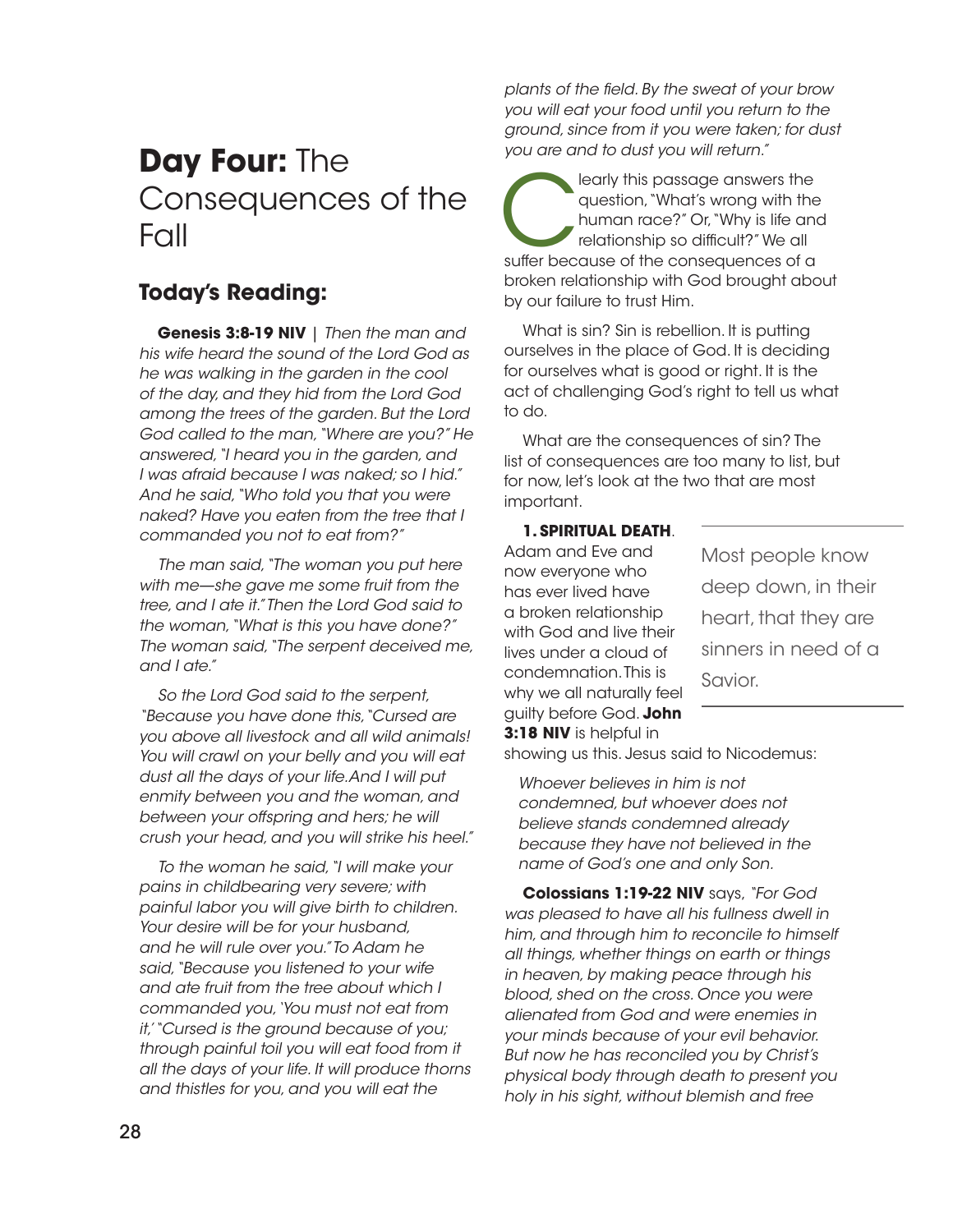#### *from accusation…"*

These passages clearly proclaim that because of the REBELLION of Adam and Eve, we have a SIN PROBLEM.

 The only resolution to our sin problem (our spiritual death, our own rebellion against God's authority, our need for reconciliation) is what Christ did for us on the Cross. So everyone of us can be alive physically but dead spiritually. Unless God rescues us and we respond to that rescue, we will live and die as God's rebellious enemies deserving His condemnation. Because God is good He often works in us to produce true moral guilt. Most people know deep down in their heart, that they are sinners in need of a Savior. But, unfortunately, they are successful at drowning out the sense and conviction that they need forgiveness for their sins.

**2. FEAR AND INSECURITY**. Look at the immediate consequences of Adam and Eve's decision to eat from the forbidden tree. They instantly hid. They hid from God because they didn't want to face Him-they were afraid of Him because they knew that they had violated the relationship by violating God's trust. Also, for the first time ever they felt ASHAMED and did what came naturally they tried to cover themselves. The physical act of covering themselves is, I believe, a metaphor for something that comes natural to all of us: we make excuses for our bad behavior, we blame others (they did this) and we pretend to be someone we aren't (the number one cause of debt).

 J.P. Moreland has written about a world in which we are trying desperately to be in charge of our own lives and God is demoted out of existence. He labels our state of being "spiritually dead" as the "empty self." Read his thoughts below and decide whether or not you agree with his description of what it means to live life in rebellion to God's authority.

*The empty self is actually a ubiquitous incarnation of what is more broadly called the false self. Roughly, the false self is the false self we present to others,*  *perhaps unconsciously, in order to make the world safe for us, to allow us to be in control of things, to gain attention or be ignored depending on our strategy, and to hide from others and ourselves what we are really like. The false self is a tangled web of internal tapes created by childhood struggles, pain, embarrassment, anxiety, and fear.*

He goes on to say…

 *The empty self is individualistic. These are self-contained individuals who de*"*nes one's own life goals, values, and interests as though one were a human atom, isolated from others, with little need or responsibility to live for the concerns of the broader community.*

*The empty self is infantile. These are people who carry adolescent personality features well into their thirties. An infantile person is controlled by infantile cravings and constantly seeks to be* "*lled up with and made whole by food, entertainment and consumer goods. The infantile self needs to be soothed and must have its desires instantly satis*"*ed… For the infantile personality type, pain, endurance, hard work, and delayed grati*"*cation are simply out of the question. Pleasure is all that matters, and it has to be immediate. Boredom is the greatest evil, amusement the greatest good.*

*The empty self is narcissistic. Narcissism is an inappropriate sense of selfinfatuation in which the individual is driven by and only by his or her own self-interest and personal ful*"*llment. The narcissist is super*"*cial and regards others as mere objects, mere means to his or her own sel*"*sh ends. Self denial is out of the question. Spiritually, the narcissist dethrones God and his purposes in history from the center of religious life and places his or her own personal ful*"*llment in the middle. God exists to meet the narcissist's needs, and*